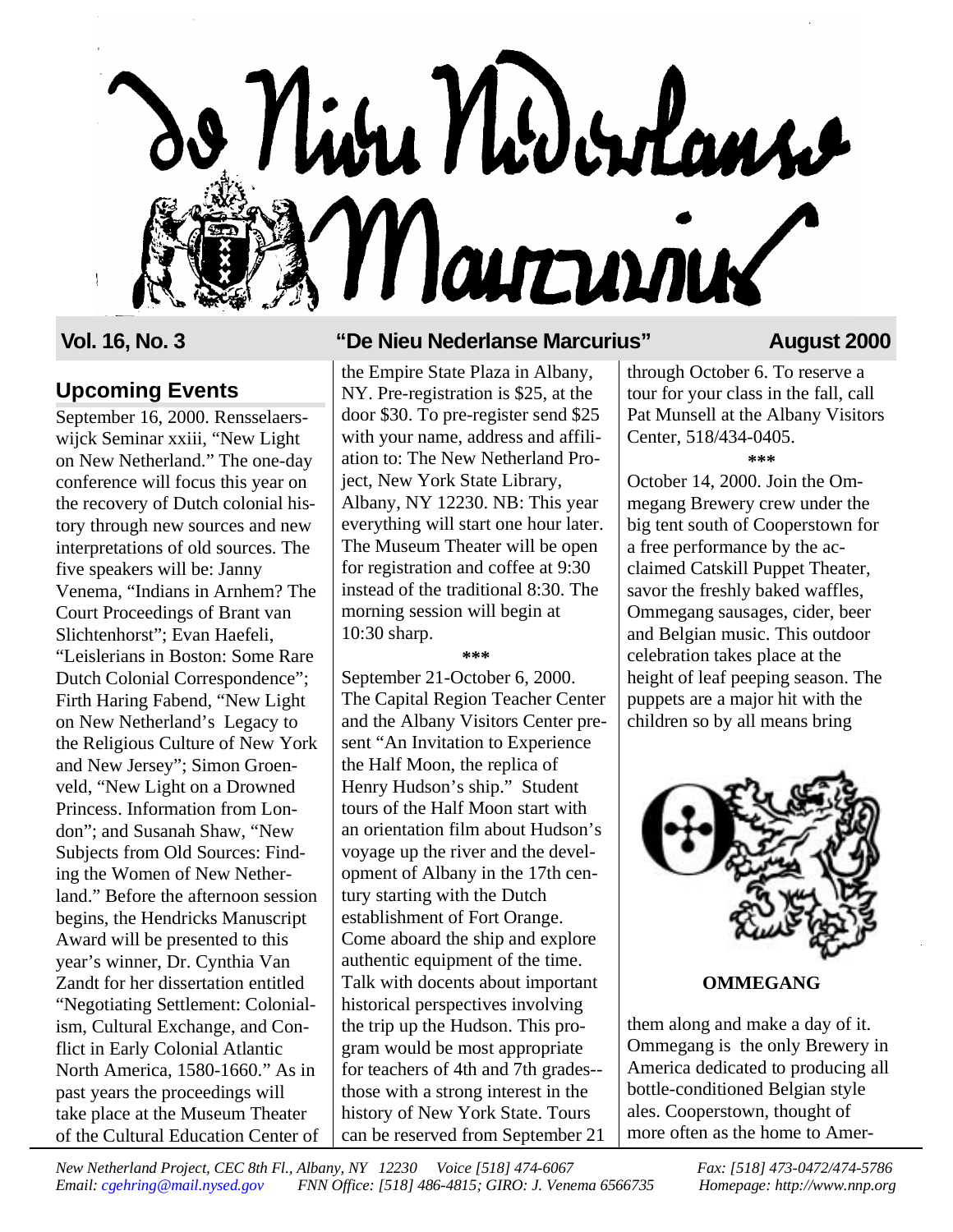ica's favorite pastime, was once the center of a bustling hop economy. Brewery Ommegang was

built on the foundation of one of Otsego counties largest hop farms. Attendees at the annual NNP dinner on 16 September will be treated to a sampling of Ommegang's products! For brewery

# **FNN News**

*Annual Giving—Donations of private donors, corporations, organizations, foundations and institutions*  We wish to express our sincere appreciation to all members and contributors herein listed for their support of the New Netherland Project. This acknowledgment reflects donations from January 23, 1999, through June 30, 2000. Foundations, corporate donors, organizations and institutions appear in italics. Donations received after the closing date until July 1, 2001, will be recognized in the August *Marcurius* of that year, and on a yearly basis thereafter.

**Sustaining Friend (up to \$100)** Kay C. Ables Charlotte E. Adams John Aldrich Dr. Donna Barnes George Belzer Marguerite Berger Peter and Julia Blonk Patricia Bonomi Charles Boylen Richard Brabander Daniel Bradt Jessica Bradt Honig Kenneth Bradt Peter R. Brooks Kurt H. Brown McAlister & Adriana Brown George Burger Donald Clagett Mary Collins Marlene Davidson John Decker Rodman De Kay Mr.& Mrs. Joep de Koning Linda Delfs Kevin Denton Madelijn De Planque Leo Dewys Francis Dowling Mr. & Mrs. Edward Dudik Cornelia Ernst Elizabeth Feldhusen William Fenton James D. Folts Dr. Arthur Fontijn Charles Franklin Evelyn Galante Aline Garretson Robert & Judith Greene Richard Gregg Bradley Griffin Alfred Hagedorn Joseph Halpern Janet Harman Mary E. Heim Mrs. Charles Irwin Mary Ellen Johnson Roy Jorgensen Stanley Keasel Karen Kelley Gloria Koenig Krista Kraft Elisabeth Lane Frank Ligtvoet Laura Lee Linder Jeffrey Mans

John Mattson Dr. Donna Merwick Mrs. E. J. Milano Richard Mooney New York Times Company Foundation Betty & Victor Nuovo John & Barbara Ostrander Old Dutch Church Heritage Museum Paul Palen Mrs. Huguet Pameyer Mary W. Park Carl Pegels Dr. Johannes Postma Richard & Annemarieke Ryskamp Charles Shattenkirk Robert Schenck James O. Schuyler William & Kathleen Scutt James Sefcik Julie Sherill Steitz Robert St. Cyr Dr. Gaynell Stone Nancy Stoving Mrs. Fenton Stuck Lily Talapessy L. and J.S. Taytelbaum Virginy Thole Paul Tonko Dorothy Hayden Truscott Hans van den Houten Jos Van Der Linde Peter Vandegrift Mary Van Gorden Edna van Horn T.E. Van Houten Dr. Russel van Norman Adriana Van Zwieten John Veelenturf Howard & Marilyn Vreeland Evert Volkerz David William Voorhees Manning Voorhees David Walz Emile Walraven George & Susan Webber John Wing James Williams Langdon Wright Theodore Wright Jerome Yavarkovsky Mark & Linda Young Robert Zaagman Wilbert Zuylen

**Burgher (\$100+)** Dr. Robert Alexander Ennius Bergsma Cynthia Biasco Roderic Blackburn William Bogardus Jane Bogert Andrew Brink Mr. & Mrs. Thomas Burke Marie Carlson Nan Rothchild Cooper William & Mary Jane Crotty George Anthony Damiano Hubert de Leeuw Donald B. Derr Robert Dolfi Gerald & Shirley Dunn Jim & Karen Elting Firth Fabend Bruce Gimelsen Dorothy Gress Sarah Gronim Susan Haswell Mary Herberich Henry B. Hoff Dr. & Mrs. Paul Huey Carole Huxley Mr. & Mrs. H.J.C. Jacobs Dr. H.J.C. Jacobs Herbert A. Johnson Dorothy A. Koenig Jessica Kross John Lansing Mr. & Mrs. Richard Lansing Alan A. LaRue Lucas Ligtenberg Merrill Lynch Lewis Lottridge Kathy Lyon Harry Macy Dennis Maika David M. McKeown John Moore John & Mary Murrin Katherine Potter Jim Quackenbush Rev. Louis Springsteen John Stevens Peter G. Ten Eyck Earl Van Alstine Mr. & Mrs. A.T. Van Rensselaer Ms. Judith Van Voorhis Mr. & Mrs. Liebert Van Vranken Harold Vroman P.W. Van Wagoner

Maarten Van Hengel Mrs. Alexander Vietor Harold Vroman David Wanzer Joseph & Virginia Ward W. B. Weeks Warren Brinson Thomas Wysmuller Mr. & Mrs. Stephen Wyckoff

### **Magistrate (\$500+)**

Ahold Real Estate Company David Ackerman Descendants Gerald Auten Peter & Marilyn Douglas Carol Hageman Heineken USA, Inc Kenneth Moriarty Ed Vandenburgh Westnet, Inc

### **Burgomaster (\$1000+)**

Aegon USA, Inc Matthew & Phoebe Bender Anneke Bull Consulate General of the Netherlands Elisabeth Funk Dr. Andrew Hendricks Alice P. Kenney Memorial Foundation Koninklijke Hoogovens Peter Paulson Stibbe, Simont, Monahan, Duhot Fred Tibbitts and Associates, Inc John and Sally van Schaick Robert E. Van Vranken, Attorney

### **Council (\$3000+)**

The Order of Colonial Lords of Manors in America

### **Director General (\$5000+)**

Akzo Nobel, Inc H.L. Funk Consulting The Holland Society of New York Mary Van Orsdol Rabobank Society of the Daughters of Holland Dames

### **Benefactor (\$10,000+)**

'Prins Bernhard Fonds' Foundation of the Netherlands Doris Quinn Foundation Mrs. Marjorie Kenney Dr. William Steffee

*New Netherland Project, CEC 8th Fl., Albany, NY 12230 Voice [518] 474-6067 Fax: [518] 473-0472/474-5786 Email: cgehring@mail.nysed.gov FNN Office: [518] 486-4815; GIRO: J. Venema 6566735 Homepage: http://www.nnp.org*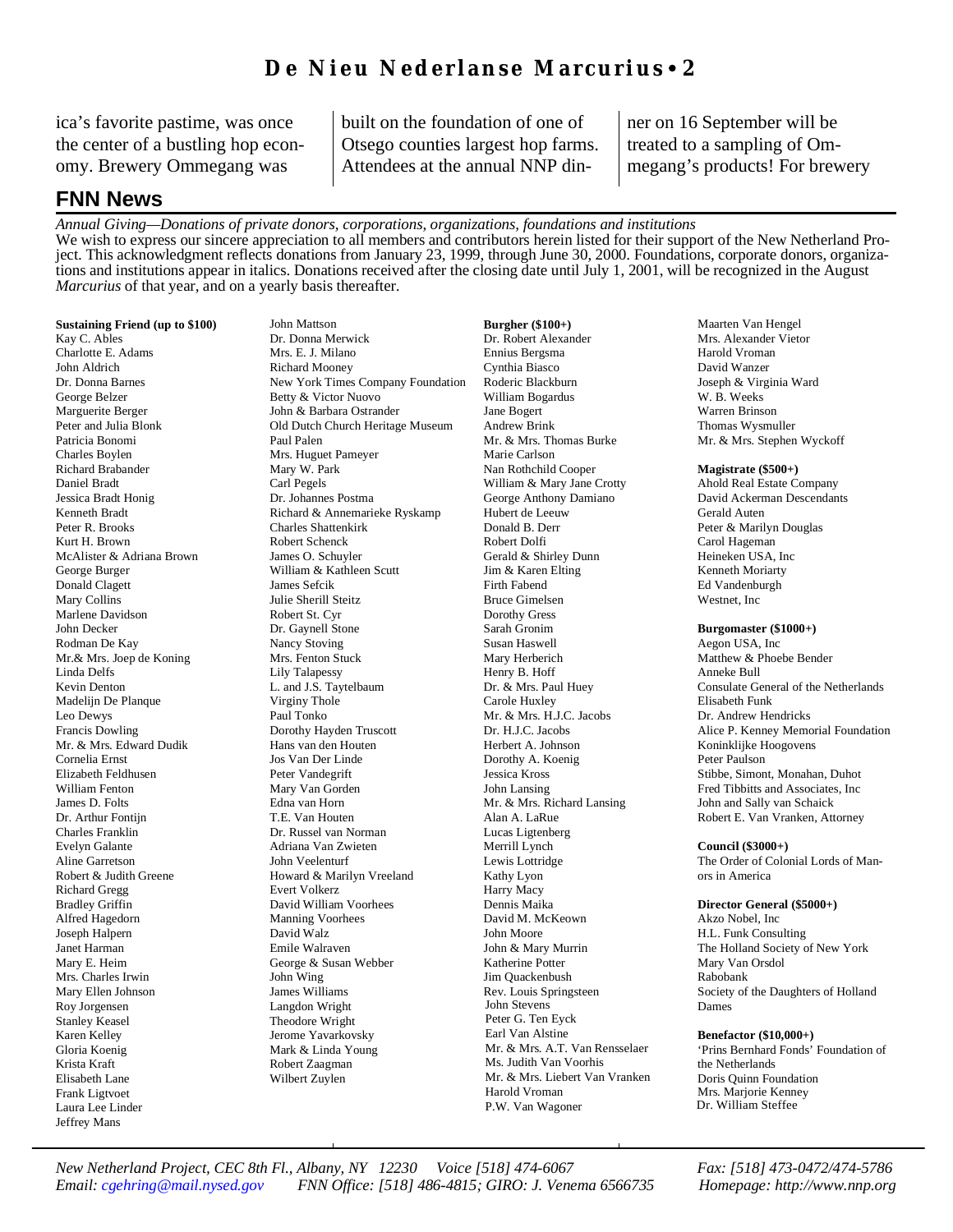tour information, other events and directions call 1-800-656-1212 or visit www.ommegang.com.

# **News**

It is with great sadness that we report the passing of **Eric Nooter** at age 50. Eric died peacefully at home at 5:34 p.m. on Thursday, August 3, 2000, after a courageous battle with brain cancer. Eric was known to most of you for a series of excellent exhibitions on New Netherland culture, as well as for his doctoral dissertation, "Between Heaven and Earth: Church and Society in Pre-Revolutionary Flatbush, Long Island" (Vrije Universiteit, 1994) for which he won the 1995 Hendricks Award. Eric leaves his wonderful wife Patty Dann and their four-yearold son, Jake, as well as three sisters in the Netherlands.

### **\*\*\***

We frequently are reminded about how difficult it is to find Dutch-related historical materials west of the Mississippi. For our friends living in California The Nederlof Historical Library may be just what you have been looking for. The library was founded in 1939 and during the German occupation of Holland (1940-45) became a center for prohibited books, and the creation of maps (mapmaking of the war zones was also severely restricted by the German authorities) and the publishing of underground political newsletters and pamphlets. After World War II, partly prompted by a 'nationalistic' revival in Dutch History - probably the reaction to the restrictions of

the war years - the library concentrated on Dutch and Dutch colonial history in the broadest sense. After the library moved to the US some 30 years ago, first New Jersey and later to California, the emphasis shifted towards the relations between Holland and the United States from 1500 to the present. The library is strictly a 'research' one. Apart from a strong cartography section, another prime interest is languages and their usage, from *Middel Nederlands* to American 'Slanguage' and everything in between. The last few years some (growing) support is also given to genealogists and 'heritage' seekers. Not by delving into church or city records, but by providing background information like historical facts, dates and 'period descriptions' to add additional luster to the rapidly growing number of family trees all over the world. The library consists of over 5000 books, many dating back to the 16th and 17th Century with over 1,500,000 pages of information as well as some 2,000,000 pages of information in digital format. The map section covers over 2000 maps, and is presently being re-organized as far as the cataloguing is concerned. A web site <www.nhlibrary.org> is 'under construction,' and hopefully active before October 1st. It will, apart from regular essays on Dutch-American History, also figure book reviews and 'Map-of-the-Month' sections, and provide a free information service about anything "Dutch." Its activities will be limited only by the time and the number of volunteers available.

The Nederlof Historical Library

J. Larry Nederlof, curator, P.O. Box 130880 Carlsbad, CA 92013-0880 Tel: (760) 634-6796 (via our sponsors MicroSeconds International Inc.) Fax: (760) 635-8641 email: larryn@microseconds.com

# web: www.nhlibrary.org

The library is a member of the ALA, the Netherlands America Foundation, a Friend of the Holland Society, the San Diego Chapter of the SLA, the *Stichting Ons Erfdeel*, the Netherlands American Chamber of Commerce (LA), the Dutch American Heritage Association (LA) etc.

# **Publications**

Meet Firth Fabend author of *Zion on the Hudson--Dutch New York and New Jersey in the Age of Rival* at a booksigning sponsored by South Street Seaport Museum in the Whitman Gallery on 209 Water Street, New York on September 14 at 6: p.m.

## **\*\*\***

No doubt you have one time or the other heard reference to the "tulip craze" in 17th-century Netherlands. If you are looking for a highly readable and informative book on the subject, then I recommend Mike Dash's *Tulipo Mania*, which puts the flower and the craze in its botanical and cultural contexts respectively. Remember, if ordering through Amazon, please enter through the NNP website's <book store>, so that we receive credit.

**\*\*\***

A question frequently asked at the NNP concerns music. Did the set-